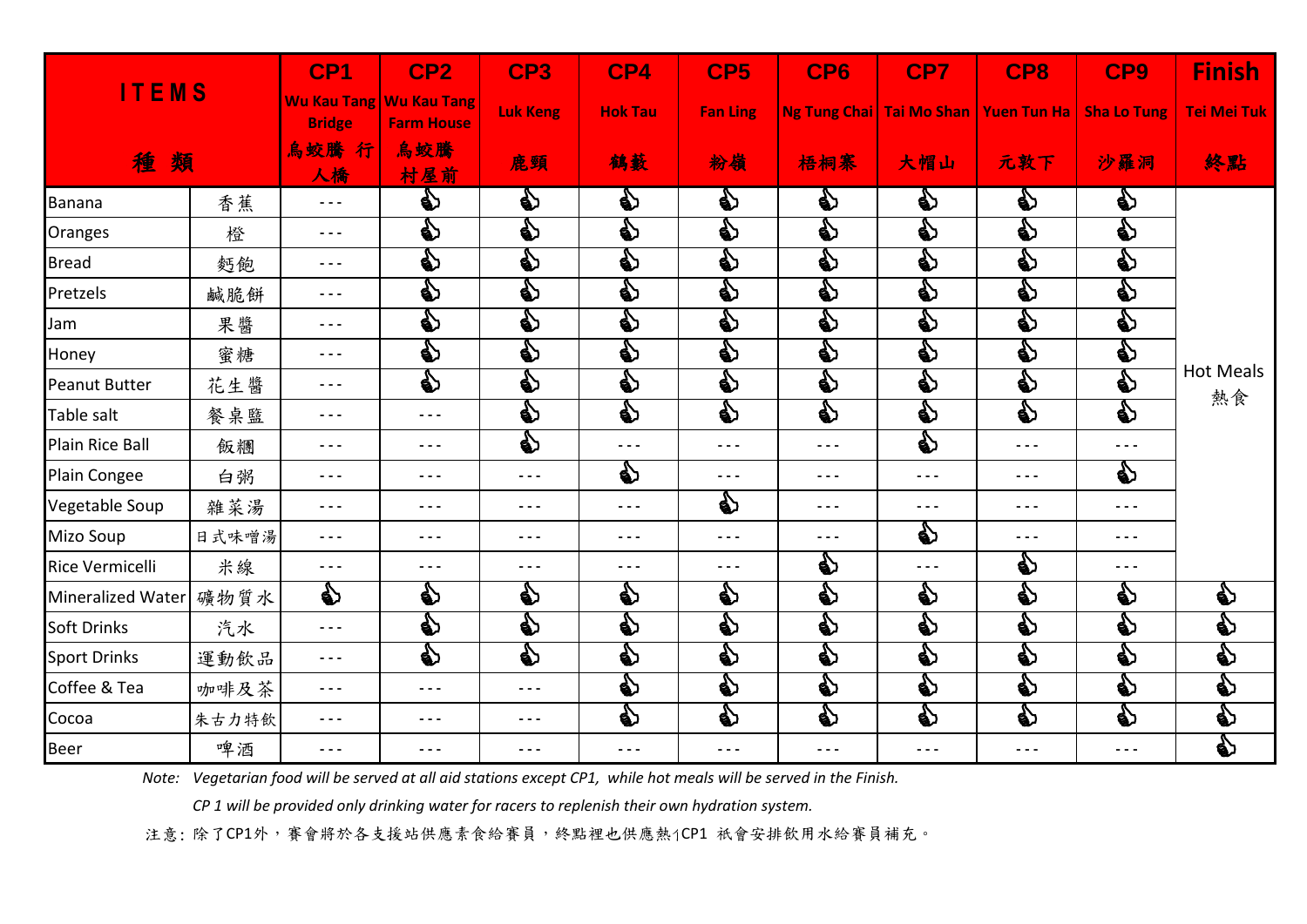2019 The North Face 100 Hong Kong

### **HOT MEALS IN FINISH**

### **Menu A**

*Minestrone Soup Mixed Green Salad Boiled Eggs Vegetarian Spaghetti*

## *Potatoes and Carrots Curry*

1:00 pm Saturday to 5:00 am Sunday

### **Menu B**

*Hot Porridge Beans in Tomato Sauce Boiled Eggs Chicken Wieners Mini Muffins* 5:00am to 12am noon Sunday **Tea, Coffee, Hot Chocolate, Beer, Coke**

*bon appétit, see you next year*